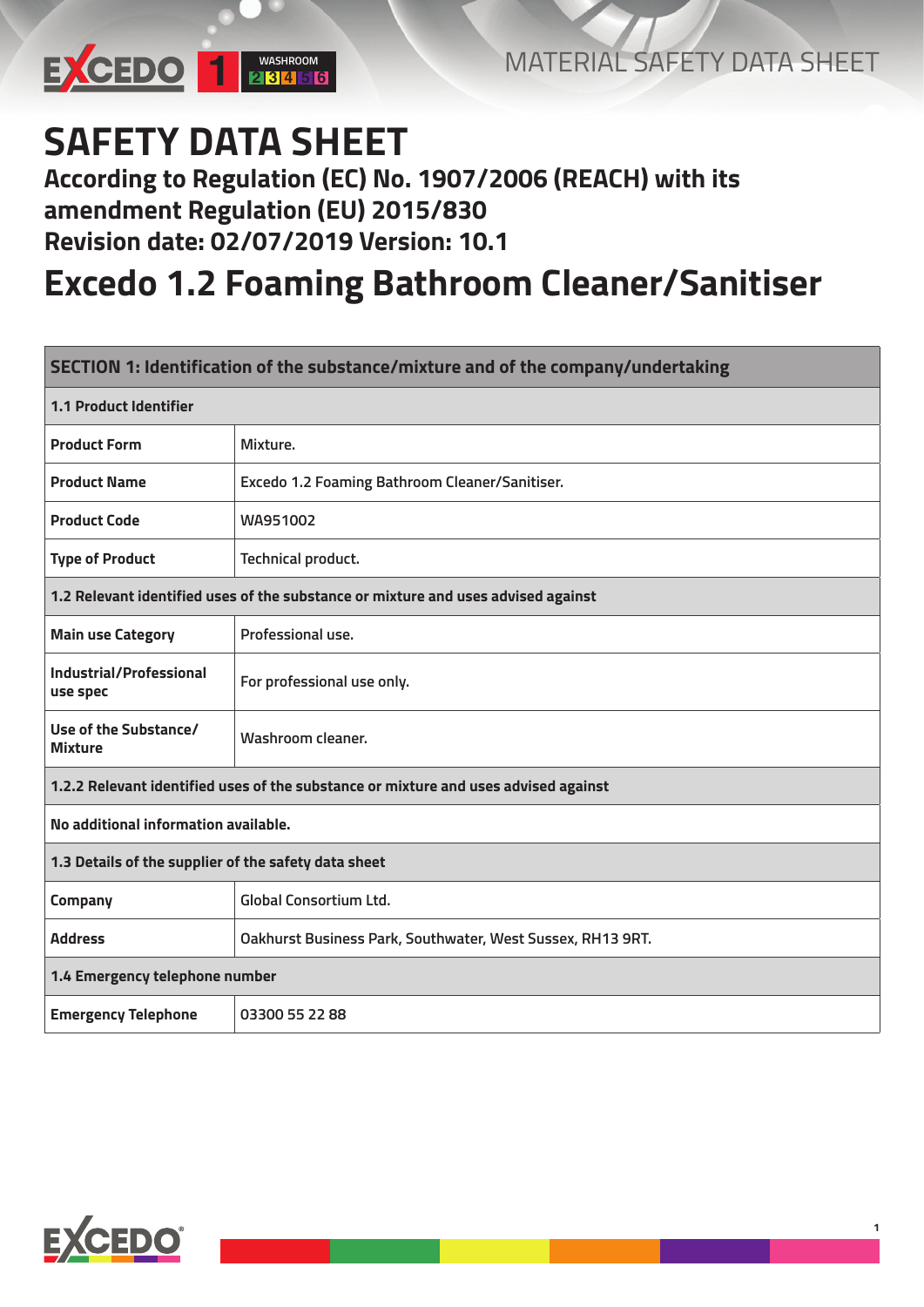

| <b>SECTION 2: Hazards identification</b>                                        |                                                                                                                                                                                                                                                                                                              |                                                     |                                                               |                                                                                        |
|---------------------------------------------------------------------------------|--------------------------------------------------------------------------------------------------------------------------------------------------------------------------------------------------------------------------------------------------------------------------------------------------------------|-----------------------------------------------------|---------------------------------------------------------------|----------------------------------------------------------------------------------------|
|                                                                                 | 2.1 Classification of the substance mixture                                                                                                                                                                                                                                                                  |                                                     |                                                               |                                                                                        |
| <b>Classification according</b><br>to Regulation (EC) No.<br>1272/2008 [CLP]    |                                                                                                                                                                                                                                                                                                              | Serious eye damage/eye irritation, Category 2 H319. |                                                               |                                                                                        |
| Adverse physicochemical,<br>human health and<br>environmental effects           |                                                                                                                                                                                                                                                                                                              | No additional information available.                |                                                               |                                                                                        |
| 2.2 Label elements - Labelling according to Regulation (EC) No. 1272/2008 [CLP] |                                                                                                                                                                                                                                                                                                              |                                                     |                                                               |                                                                                        |
| <b>Hazard Pictograms (CLP)</b><br>GHS07                                         |                                                                                                                                                                                                                                                                                                              |                                                     |                                                               |                                                                                        |
| <b>Signal word (CLP)</b>                                                        | <b>Warning</b>                                                                                                                                                                                                                                                                                               |                                                     |                                                               |                                                                                        |
| <b>Hazard statements (CLP)</b>                                                  |                                                                                                                                                                                                                                                                                                              | H319 - Causes serious eye irritation                |                                                               |                                                                                        |
| <b>Precautionary Statements</b><br>(CLP)                                        | P264 - Wash hands thoroughly after handling.<br>P280 - Wear eye protection.<br>P305+P351+P338 - IF IN EYES: Rinse cautiously with water for several minutes. Remove<br>contact lenses, if present and easy to do. Continue rinsing.<br>P337+P313 - If eye irritation persists: Get medical advice/attention. |                                                     |                                                               |                                                                                        |
| 2.3 Other Hazards                                                               |                                                                                                                                                                                                                                                                                                              |                                                     |                                                               |                                                                                        |
| No additional information available                                             |                                                                                                                                                                                                                                                                                                              |                                                     |                                                               |                                                                                        |
| <b>SECTION 3: Composition/Information on Ingredients</b>                        |                                                                                                                                                                                                                                                                                                              |                                                     |                                                               |                                                                                        |
| <b>3.1 Substances</b>                                                           |                                                                                                                                                                                                                                                                                                              |                                                     |                                                               |                                                                                        |
| Not applicable                                                                  |                                                                                                                                                                                                                                                                                                              |                                                     |                                                               |                                                                                        |
| <b>SECTION 3.2: Mixtures</b>                                                    |                                                                                                                                                                                                                                                                                                              |                                                     |                                                               |                                                                                        |
| <b>Name</b>                                                                     | <b>Product Identifier</b>                                                                                                                                                                                                                                                                                    | $\%$                                                | <b>Classification</b><br>according to Directive<br>67/548/EEC | <b>Classification</b><br>according to<br><b>Regulation (EC) No.</b><br>1272/2008 [CLP] |
| Cocamidopropyl<br>betaine                                                       | (CAS-No.) 147170-<br>$44 - 3$                                                                                                                                                                                                                                                                                | $1 - 5$                                             | <b>Xi</b> ; R41                                               | Eye Dam. 1, H318<br>Aquatic Chronic 3,<br>H412                                         |

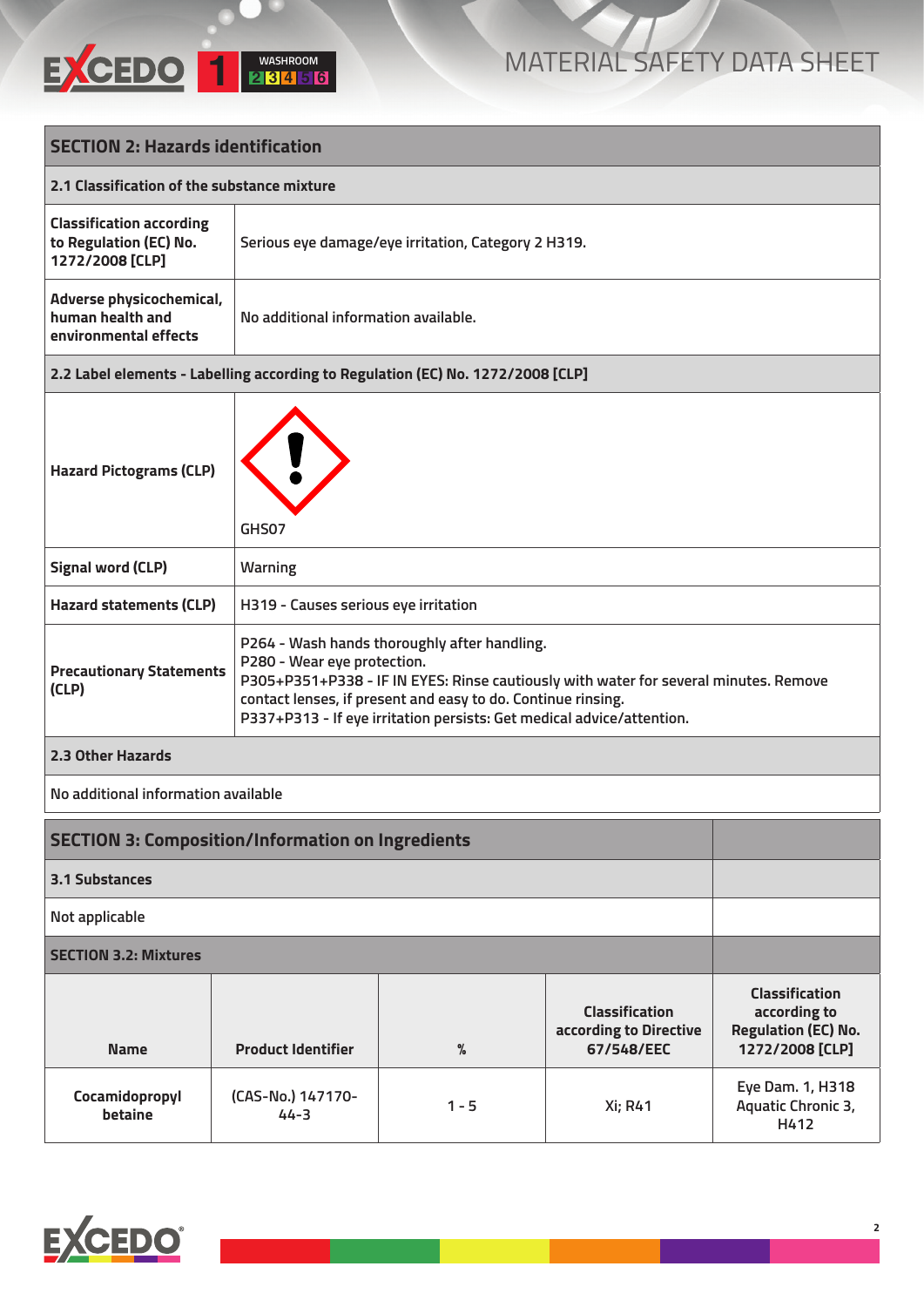

| N,N-imethyltetradec-<br>ylamine N-oxided-<br>imethyltetradecy-<br><b>lamine N-oxide</b> | (CAS-No.) 3332-27-2<br>(EC-No.) 222-059-3<br>(REACH-no) 01-<br>2119949262-37 | $1 - 5$                                                                                                                                                                                       | Xi; R41<br><b>Xi; R38</b><br><b>N; R50</b> | Skin Irrit. 2, H315 Eye<br>Dam. 1, H318 |
|-----------------------------------------------------------------------------------------|------------------------------------------------------------------------------|-----------------------------------------------------------------------------------------------------------------------------------------------------------------------------------------------|--------------------------------------------|-----------------------------------------|
|                                                                                         | Full text of H-statements: see section 16                                    |                                                                                                                                                                                               |                                            |                                         |
|                                                                                         | <b>SECTION 4: First aid measures</b>                                         |                                                                                                                                                                                               |                                            |                                         |
| 4.1 Description of first aid measures                                                   |                                                                              |                                                                                                                                                                                               |                                            |                                         |
| <b>First-aid measures</b><br>general                                                    |                                                                              | Get medical advice/attention if you feel unwell.                                                                                                                                              |                                            |                                         |
| <b>First-aid measures after</b><br><b>inhalation</b>                                    |                                                                              | Remove person to fresh air and keep comfortable for breathing.                                                                                                                                |                                            |                                         |
| <b>First-aid measures after</b><br>skin contact                                         |                                                                              | Wash with plenty of water                                                                                                                                                                     |                                            |                                         |
| <b>First-aid measures after</b><br>eye contact                                          |                                                                              | IF IN EYES: Rinse cautiously with water for several minutes. Remove contact lenses, if present<br>and easy to do. Continue rinsing. If eye irritation persists: Get medical advice/attention. |                                            |                                         |
| <b>First-aid measures after</b><br>ingestion                                            |                                                                              | Give nothing or a little water to drink. Get medical advice/attention if you feel unwell.                                                                                                     |                                            |                                         |
| 4.2 Most important symptoms and effects, both acute and delayed                         |                                                                              |                                                                                                                                                                                               |                                            |                                         |
| Symptoms/effects after<br>inhalation                                                    |                                                                              | May cause respiratory irritation.                                                                                                                                                             |                                            |                                         |
| Symptoms/effects after<br>skin contact                                                  |                                                                              | Repeated exposure may cause skin dryness or cracking.                                                                                                                                         |                                            |                                         |
| Symptoms/effects after<br>eye contact                                                   | Causes eye irritation.                                                       |                                                                                                                                                                                               |                                            |                                         |
| Symptoms/effects after<br>Ingestion                                                     |                                                                              | May cause a light irritation of the linings of the mouth, throat, and gastrointestinal tract.                                                                                                 |                                            |                                         |
| 4.3 Indication of any immediate medical attention and special treatment needed          |                                                                              |                                                                                                                                                                                               |                                            |                                         |
| Treat symptomatically.                                                                  |                                                                              |                                                                                                                                                                                               |                                            |                                         |
| <b>SECTION 5: Firefighting methods</b>                                                  |                                                                              |                                                                                                                                                                                               |                                            |                                         |
| 5.1 Extinguishing media                                                                 |                                                                              |                                                                                                                                                                                               |                                            |                                         |
| <b>Suitable extinguishing</b><br>media                                                  |                                                                              | Carbon dioxide. Dry powder. Foam.                                                                                                                                                             |                                            |                                         |
| 5.2 Special hazards arising from the substance or mixture                               |                                                                              |                                                                                                                                                                                               |                                            |                                         |
| No additional information available.                                                    |                                                                              |                                                                                                                                                                                               |                                            |                                         |

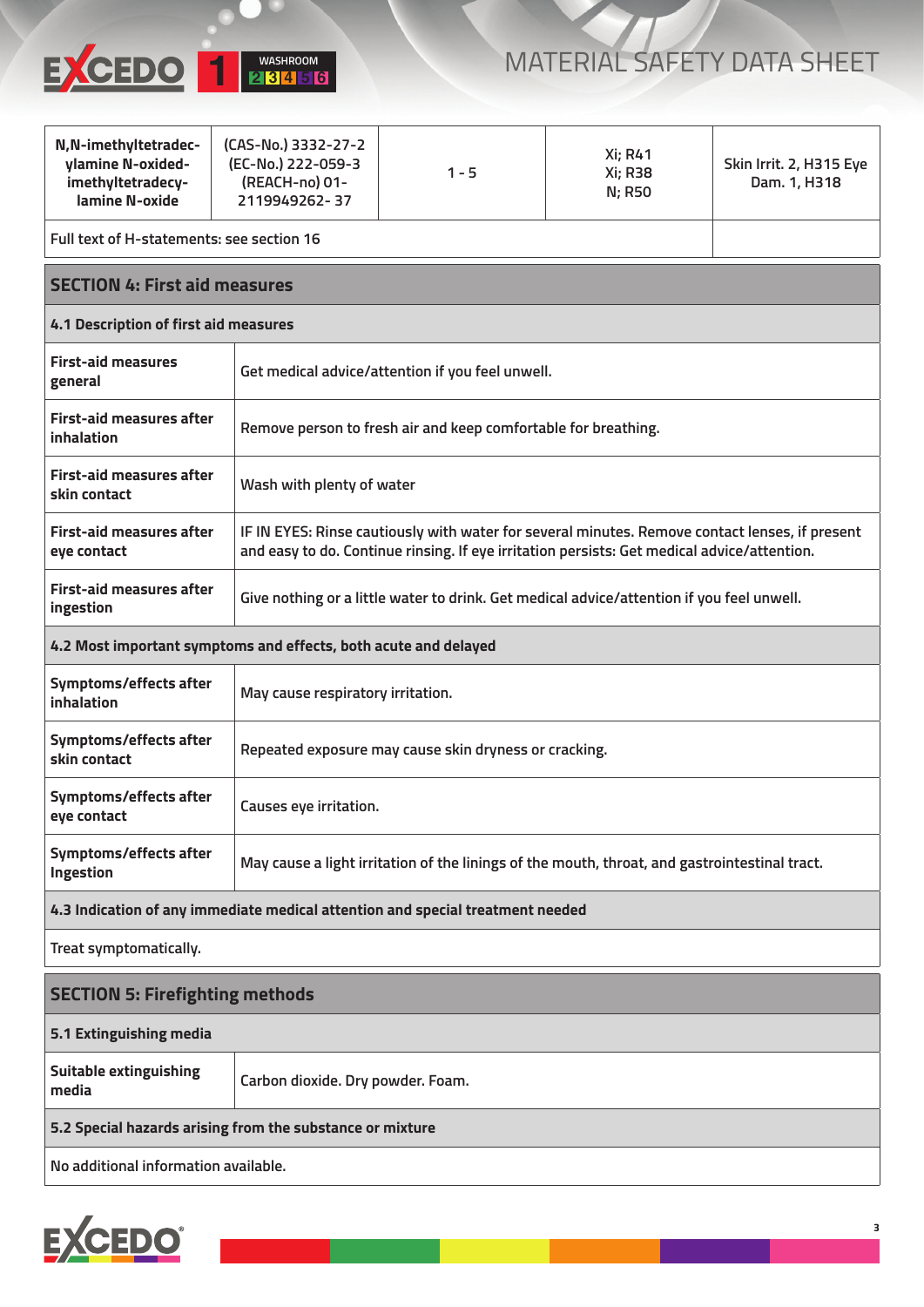# **WASHROOM 1 <sup>2</sup> <sup>3</sup> <sup>4</sup> <sup>5</sup> <sup>6</sup>**

| 5.3 Advice for firefighters                                                                                                          |                                                                                           |  |
|--------------------------------------------------------------------------------------------------------------------------------------|-------------------------------------------------------------------------------------------|--|
| No additional information available.                                                                                                 |                                                                                           |  |
| <b>SECTION 6: Accidental release measures</b>                                                                                        |                                                                                           |  |
| 6.1.1 For non-emergency personnel                                                                                                    |                                                                                           |  |
| <b>Emergency procedures</b>                                                                                                          | Evacuate unnecessary personnel.                                                           |  |
| 6.1.2 For emergency responders                                                                                                       |                                                                                           |  |
| <b>Protective equipment</b>                                                                                                          | Use personal protective equipment as required.                                            |  |
| <b>6.2 Environmental precautions</b>                                                                                                 |                                                                                           |  |
| Avoid release to the environment.                                                                                                    |                                                                                           |  |
| 6.3 Methods and material for containment and cleaning up                                                                             |                                                                                           |  |
| <b>For containment</b>                                                                                                               | Collect spillage.                                                                         |  |
| <b>Methods for cleaning up</b>                                                                                                       | Soak up spills with inert solids, such as clay or diatomaceous earth as soon as possible. |  |
| 6.4 Reference to other sections                                                                                                      |                                                                                           |  |
| For further information refer to section 8: "Exposure controls/personal protection".<br>For further information refer to section 13. |                                                                                           |  |
| <b>SECTION 7: Handling and Storage</b>                                                                                               |                                                                                           |  |
| 7.1 Precautions for safe handling                                                                                                    |                                                                                           |  |
| <b>Precautions for safe</b><br>handling                                                                                              | Avoid contact with eyes.                                                                  |  |
| <b>Hygiene measures</b>                                                                                                              | Do not eat, drink or smoke when using this product.                                       |  |
| 7.2 Conditions for safe storage, including any incompatibilities                                                                     |                                                                                           |  |
| <b>Technical measures</b>                                                                                                            | Does not require any specific or particular technical measures.                           |  |
| <b>Storage conditions</b>                                                                                                            | Keep container closed when not in use.                                                    |  |
| <b>Incompatible products</b>                                                                                                         | Oxidizing agent. Strong acids. Strong bases.                                              |  |
| <b>Special rules on packaging</b>                                                                                                    | Keep only in original container.                                                          |  |
| <b>Special rules on packaging</b>                                                                                                    |                                                                                           |  |
| No additional information available                                                                                                  |                                                                                           |  |

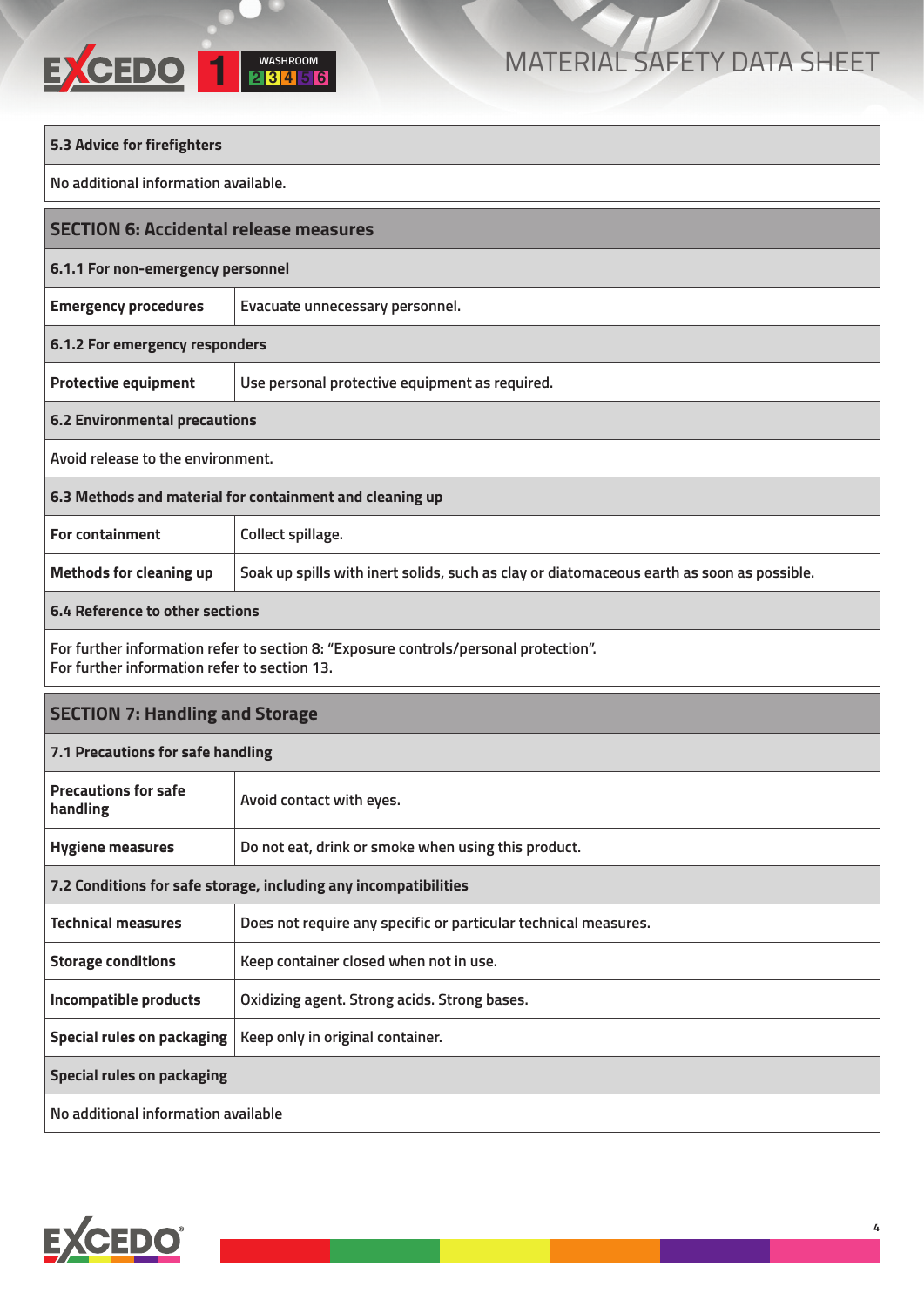

| <b>SECTION 8: Exposure controls/personal protection</b> |                                                           |
|---------------------------------------------------------|-----------------------------------------------------------|
| <b>8.1 Control parameters</b>                           |                                                           |
| No additional information available.                    |                                                           |
| 8.2 Exposure controls                                   |                                                           |
| <b>Materials for protective</b><br>clothing             | Not required for normal conditions of use.                |
| <b>Hand protection</b>                                  | In case of repeated or prolonged contact wear gloves.     |
| <b>Eye protection</b>                                   | Safety glasses.                                           |
| Skin and body protection                                | Not required for normal conditions of use.                |
| <b>Respiratory protection</b>                           | Not required for normal conditions of use.                |
| <b>SECTION 9: Physical and chemical properties</b>      |                                                           |
|                                                         | 9.1 Information on basic physical and chemical properties |
| <b>Physical state</b>                                   | Liquid.                                                   |
| <b>Appearance</b>                                       | Mobile Liquid.                                            |
| <b>Colour</b>                                           | Green.                                                    |
| Odour                                                   | Sharp.                                                    |
| <b>Odour threshold</b>                                  | No data available.                                        |
| pH                                                      | 3.7                                                       |
| <b>Relative evaporation rate</b><br>(butylacetate=1)    | No data available.                                        |
| <b>Melting point</b>                                    | No data available.                                        |
| <b>Freezing point</b>                                   | No data available.                                        |
| <b>Boiling point</b>                                    | No data available.                                        |
| <b>Flash point</b>                                      | No data available.                                        |
| <b>Auto-ignition temperature</b>                        | No data available.                                        |

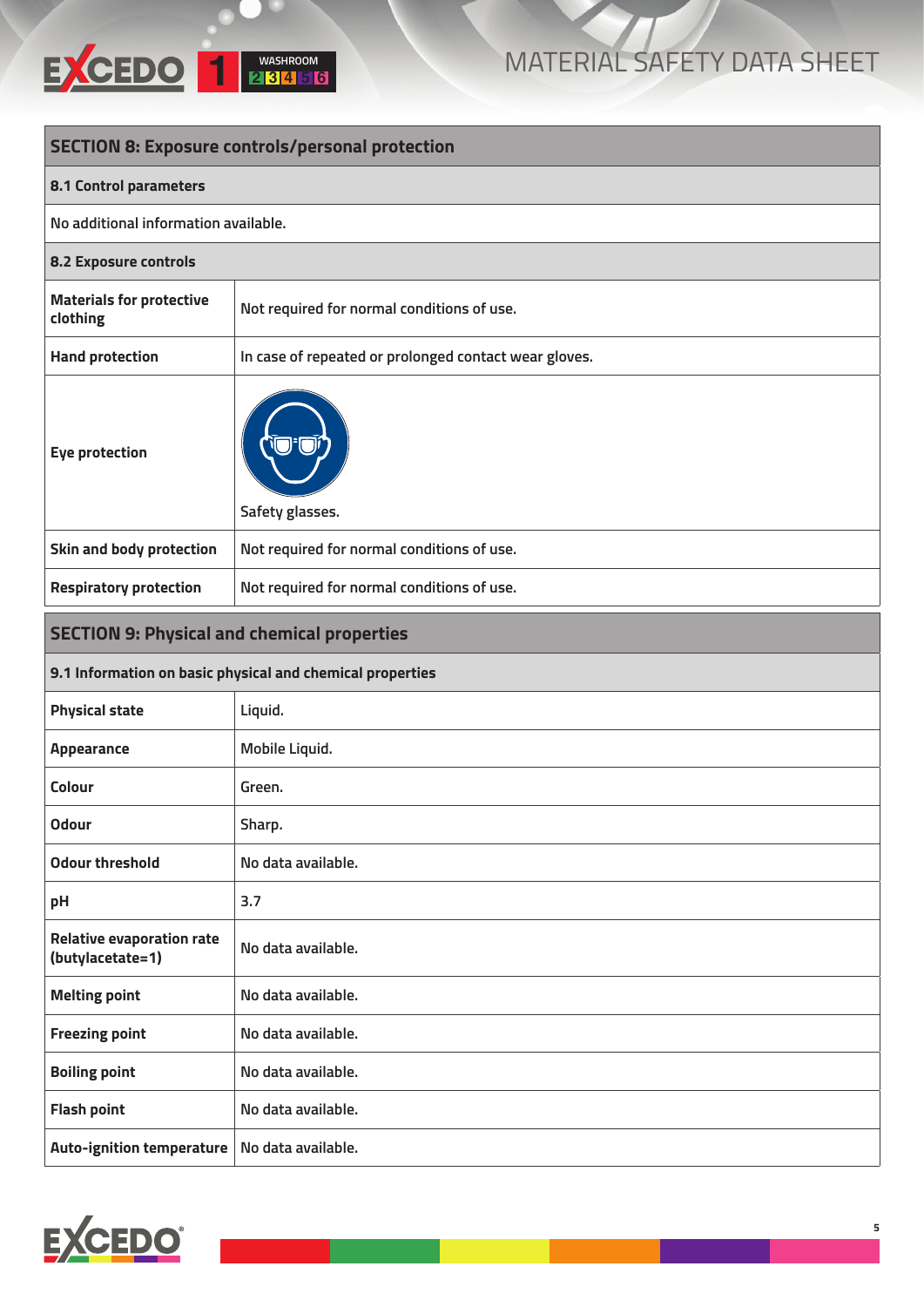

| <b>Decomposition temperature</b>            | No data available. |  |
|---------------------------------------------|--------------------|--|
| <b>Flammability (solid, gas)</b>            | No data available. |  |
| <b>Vapour pressure</b>                      | No data available. |  |
| <b>Relative vapour density at</b><br>20 °C  | No data available. |  |
| <b>Relative density</b>                     | 1.01               |  |
| Solubility                                  | No data available. |  |
| Log Pow                                     | No data available. |  |
| <b>Viscosity, kinematic</b>                 | No data available. |  |
| <b>Viscosity, dynamic</b>                   | No data available. |  |
| <b>Explosive properties</b>                 | No data available. |  |
| <b>Oxidising properties</b>                 | No data available. |  |
| <b>Explosive limits</b>                     | No data available. |  |
| 9.2 Other information                       |                    |  |
| No additional information available.        |                    |  |
| <b>SECTION 10: Stability and reactivity</b> |                    |  |
| <b>10.1 Reactivity</b>                      |                    |  |
| No additional information available.        |                    |  |
| <b>10.2 Chemical stability</b>              |                    |  |
| Stable under normal conditions.             |                    |  |
| 10.3 Possibility of hazardous reactions     |                    |  |
| No additional information available.        |                    |  |
| 10.4 Conditions to avoid                    |                    |  |
| No additional information available.        |                    |  |
| 10.5 Incompatible materials                 |                    |  |
|                                             |                    |  |
| No additional information available         |                    |  |
| 10.6 Hazardous decomposition products       |                    |  |

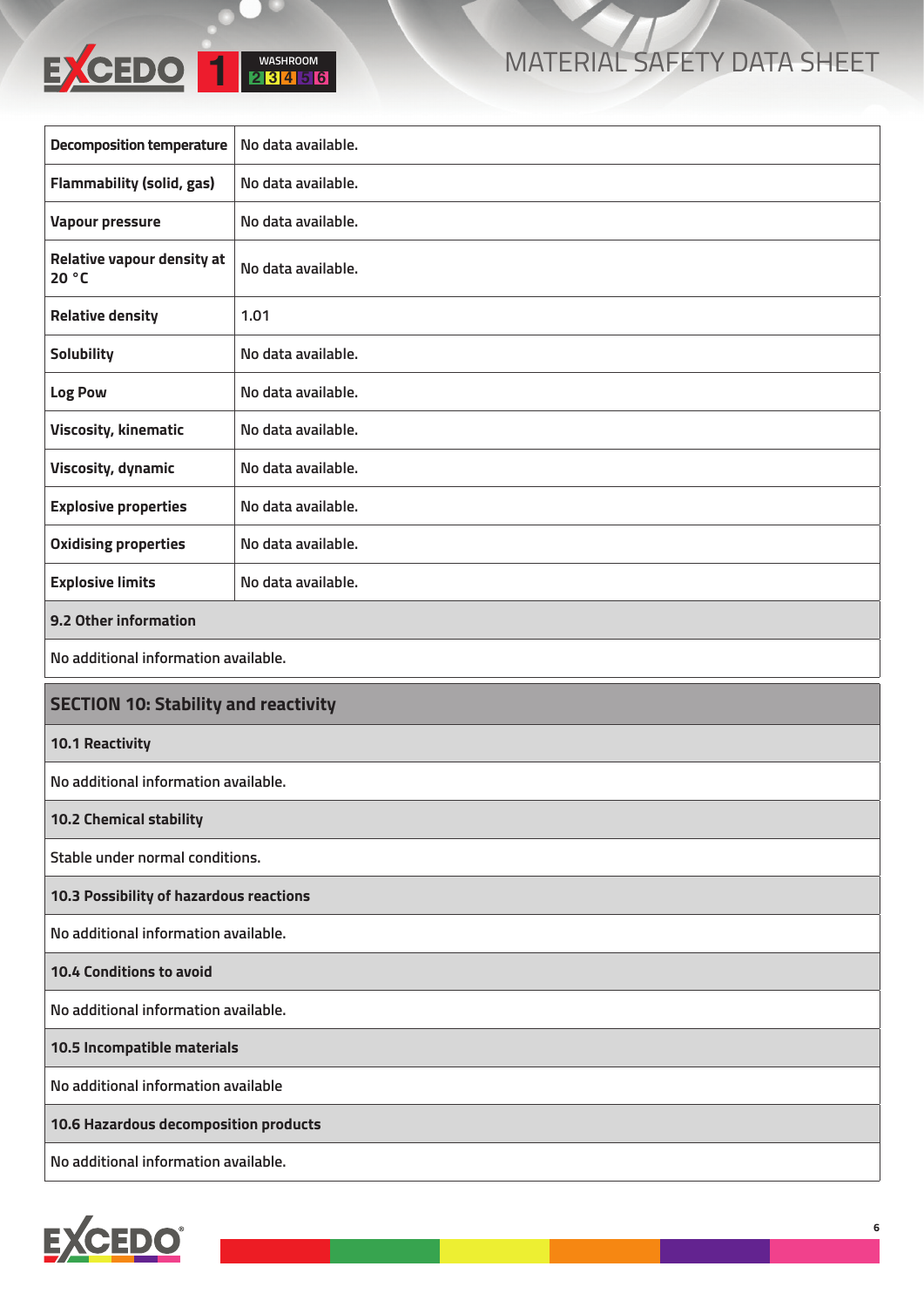

| <b>SECTION 11: Toxicological information</b> |                                        |  |
|----------------------------------------------|----------------------------------------|--|
| 11.1 Information on toxicological effects    |                                        |  |
| <b>Acute toxicity (Oral)</b>                 | Not classified.                        |  |
| <b>Acute toxicity (Dermal)</b>               | Not classified.                        |  |
| <b>Acute toxicity (Inhalation)</b>           | Not classified.                        |  |
| <b>Skin corrosion /irritation</b>            | Not classified. pH: 3.7                |  |
| Serious eye damage /<br><b>irritation</b>    | Causes serious eye irritation. pH: 3.7 |  |
| <b>Respiratory or skin</b><br>sensitisation  | Not classified.                        |  |
| <b>Germ cell mutagenicity</b>                | Not classified.                        |  |
| Carcinogenicity                              | Not classified.                        |  |
| <b>Reproductive toxicity</b>                 | Not classified.                        |  |
| <b>STOT - single exposure</b>                | Not classified.                        |  |
| <b>STOT - repeated exposure</b>              | Not classified.                        |  |
| <b>Aspiration hazard</b>                     | Not classified.                        |  |
| <b>SECTION 12: Ecological information</b>    |                                        |  |
| 12.1 Toxicity                                |                                        |  |
| Cocamidopropyl betaine (147170-44-3)         |                                        |  |
| LC50 fish 1                                  | > 1 (1 - 10) mg/kg                     |  |
| <b>EC50 Daphnia 1</b>                        | $> 1(1 - 10)$ mg/l                     |  |
| <b>ErC50 (other aquatic</b><br>plants)       | $> 1(1 - 10)$ mg/l                     |  |
| <b>NOEC chronic fish</b>                     | $\leq$ 1 mg/l                          |  |
| <b>NOEC chronic crustacea</b>                | $\epsilon$ = 1 mg/l                    |  |
| Cocamidopropyl betaine (147170-44-3)         |                                        |  |



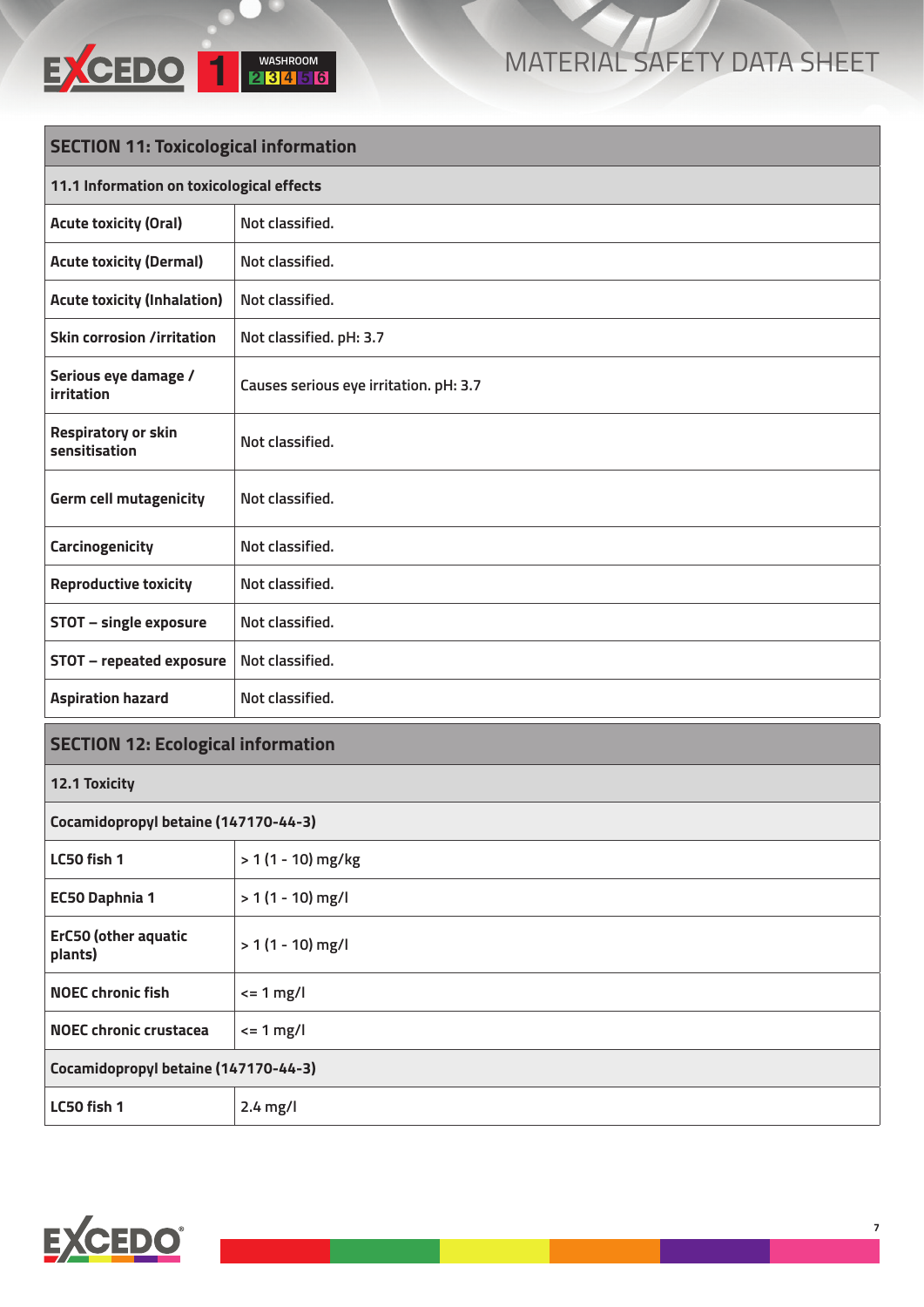

| <b>EC50 other aquatic</b><br>organisms 1                                             | 1.1 mg/l EC50 waterflea (48 h)     |  |
|--------------------------------------------------------------------------------------|------------------------------------|--|
| <b>EC50 other aquatic</b><br>organisms 2                                             | > 0.08 mg/l IC50 algea (72 h) mg/l |  |
| 12.2 Persistence and degradability                                                   |                                    |  |
| No additional information available.                                                 |                                    |  |
| 12.3 Bioaccumulative potential                                                       |                                    |  |
| No additional information available.                                                 |                                    |  |
| 12.4 Mobility in soil                                                                |                                    |  |
| No additional information available.                                                 |                                    |  |
| 12.5. Result of PBT and VPvB assessment                                              |                                    |  |
| No additional information available.                                                 |                                    |  |
| 12.6 Other adverse effects                                                           |                                    |  |
| No additional information available.                                                 |                                    |  |
| <b>SECTION 13: Disposal considerations</b>                                           |                                    |  |
| 13.1. Waste treatment methods                                                        |                                    |  |
| No additional information available.                                                 |                                    |  |
| SECTION 14: Transport Information (In accordance with ADR / RID / IMDG / IATA / ADN) |                                    |  |
| 14.1 UN Number                                                                       |                                    |  |
| <b>UN number</b>                                                                     | Not regulated for transport.       |  |
| 14.2 UN proper shipping name                                                         |                                    |  |
| <b>Proper Shipping Name</b><br>(ADR)                                                 | Not applicable.                    |  |
| <b>Proper Shipping Name</b><br>(IMDG)                                                | Not applicable.                    |  |
| <b>Proper Shipping Name</b><br>(IATA)                                                | Not applicable.                    |  |
| 14.3 Transport hazard class(es)                                                      |                                    |  |
| <b>ADR Transport hazard</b><br>class(es) (ADR)                                       | Not applicable.                    |  |

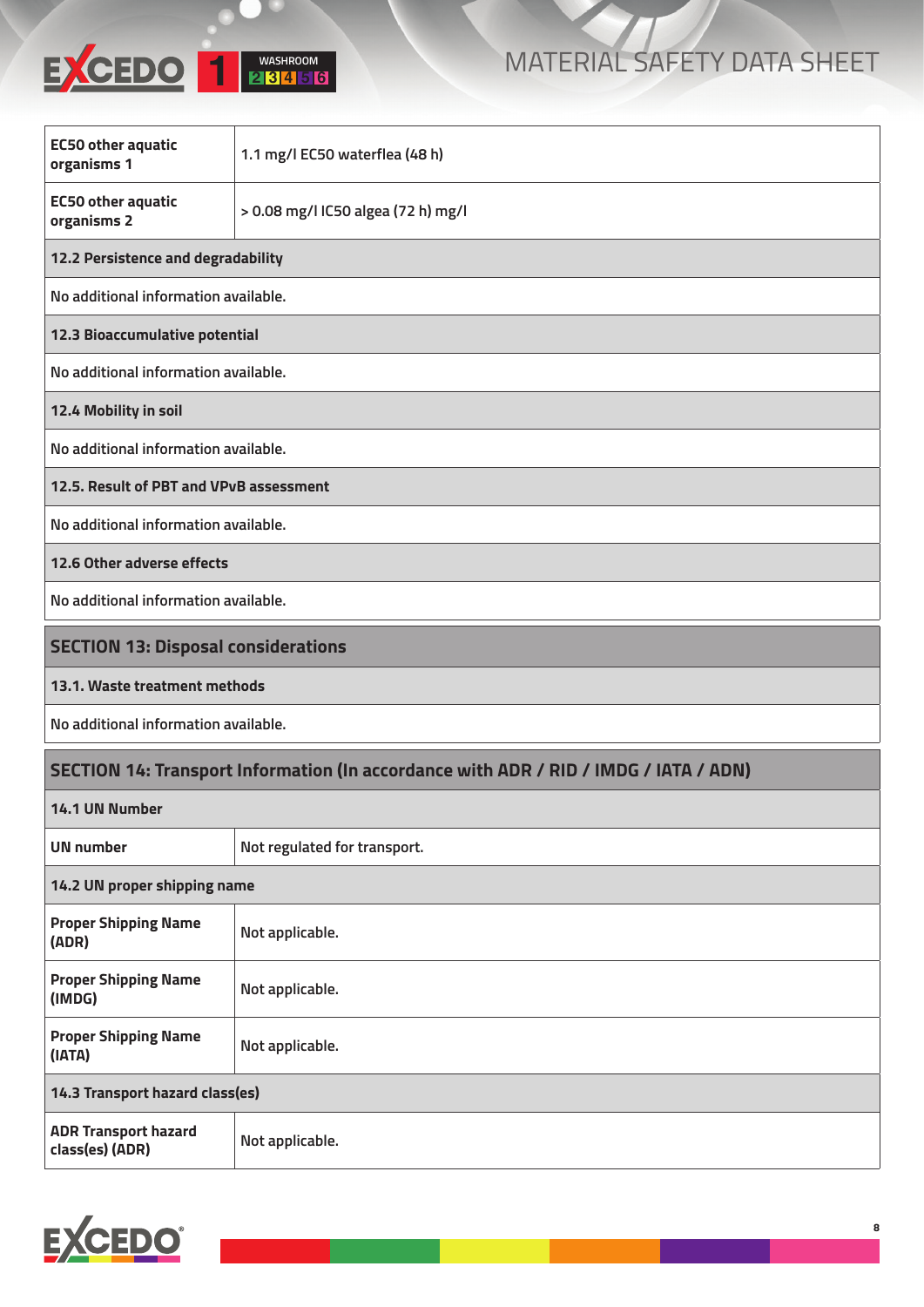

| <b>IMDG Transport hazard</b><br>class(es) (IMDG)                              | Not applicable.                         |  |
|-------------------------------------------------------------------------------|-----------------------------------------|--|
| <b>Transport hazard class(es)</b><br>(IATA)                                   | Not applicable.                         |  |
| <b>14.4 Packing Group</b>                                                     |                                         |  |
| <b>Packing group (ADR)</b>                                                    | Not applicable.                         |  |
| <b>Packing group (IMDG)</b>                                                   | Not applicable.                         |  |
| <b>Packing group (IATA)</b>                                                   | Not applicable.                         |  |
| <b>14.5 Environmental hazards</b>                                             |                                         |  |
| Dangerous for the<br>environment                                              | <b>No</b>                               |  |
| <b>Marine pollutant</b>                                                       | <b>No</b>                               |  |
| <b>Other information</b>                                                      | No supplementary information available. |  |
| <b>14.6 Special precautions for user</b>                                      |                                         |  |
| <b>Overland Transport</b>                                                     | No data available.                      |  |
| <b>Transport by sea</b>                                                       | No data available.                      |  |
| Air transport                                                                 | No data available.                      |  |
| 14.7 Transport in bulk according to Annex II of MARPOL 73/78 and the IBC Code |                                         |  |

**Not applicable**

#### **SECTION 15: Regulatory information**

**15.1 Safety, health and environmental regulations/legislation specific for the substance or mixture**

**15.1.1 EU-Regulations**

**Contains no REACH substances with Annex XVII restrictions. Contains no substance on the REACH candidate list. Contains no REACH Annex XIV substances. Directive 2012/18/EU (SEVESO III).**

**15.1.2. National regulations**

**No additional information available.**

**15.2. Chemical safety assessment**

**No additional information available.**